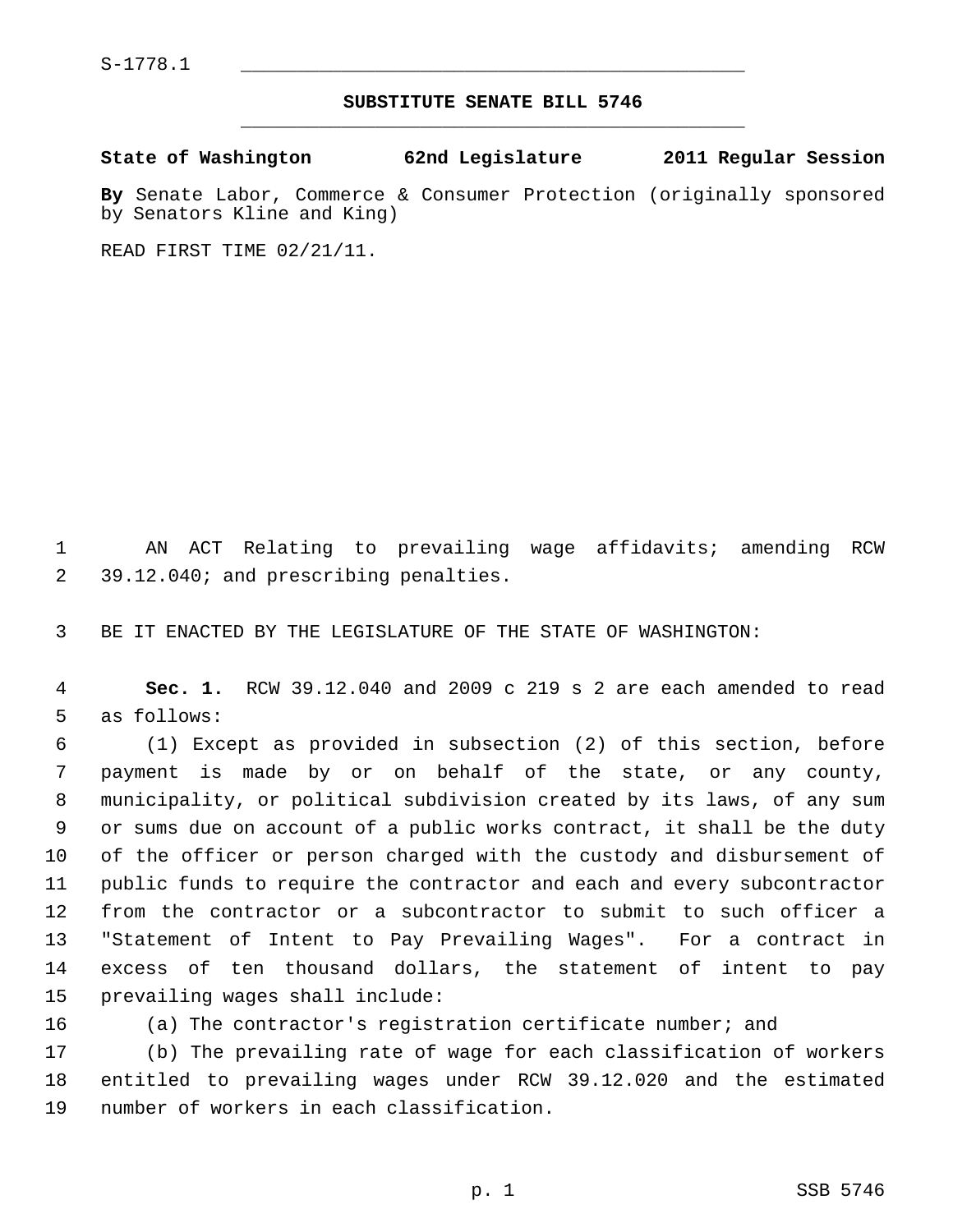1 Each statement of intent to pay prevailing wages must be approved 2 by the industrial statistician of the department of labor and 3 industries before it is submitted to said officer. Unless otherwise 4 authorized by the department of labor and industries, each voucher 5 claim submitted by a contractor for payment on a project estimate shall 6 state that the prevailing wages have been paid in accordance with the 7 prefiled statement or statements of intent to pay prevailing wages on 8 file with the public agency. Following the final acceptance of a 9 public works project, it shall be the duty of the officer charged with 10 the disbursement of public funds, to require the contractor and each 11 and every subcontractor from the contractor or a subcontractor to 12 submit to such officer an "Affidavit of Wages Paid" before the funds 13 retained according to the provisions of RCW 60.28.011 are released to 14 the contractor. If a subcontractor performing work on a public works 15 project fails to submit a statement of intent to pay prevailing wages 16 or an "Affidavit of Wages Paid" form, the contractor or subcontractor 17 with whom the subcontractor had a contractual relationship for the 18 project may file the forms on behalf of the subcontractor, pursuant to 19 rules adopted by the department of labor and industries. Intent or 20 affidavit forms may only be filed on behalf of a subcontractor who has 21 ceased operations or failed to file as required by this section. 22 Filings made on behalf of a subcontractor may not be accepted sooner 23 than thirty-one days after the acceptance date of the public works 24 project and the contractor filing on behalf of a subcontractor accepts 25 responsibility for payment of prevailing wages unpaid by the 26 subcontractor on the project pursuant to RCW 39.12.020 and 39.12.065. 27 Intentionally filing a false affidavit on behalf of a subcontractor 28 subjects the filer to the same penalties as are provided in RCW 29 39.12.050. Each affidavit of wages paid must be certified by the 30 industrial statistician of the department of labor and industries 31 before it is submitted to said officer.

32 (2) As an alternate to the procedures provided for in subsection 33 (1) of this section, for public works projects of two thousand five 34 hundred dollars or less and for projects where the limited public works 35 process under RCW 39.04.155(3) is followed:

36 (a) An awarding agency may authorize the contractor or 37 subcontractor to submit the statement of intent to pay prevailing wages 38 directly to the officer or person charged with the custody or